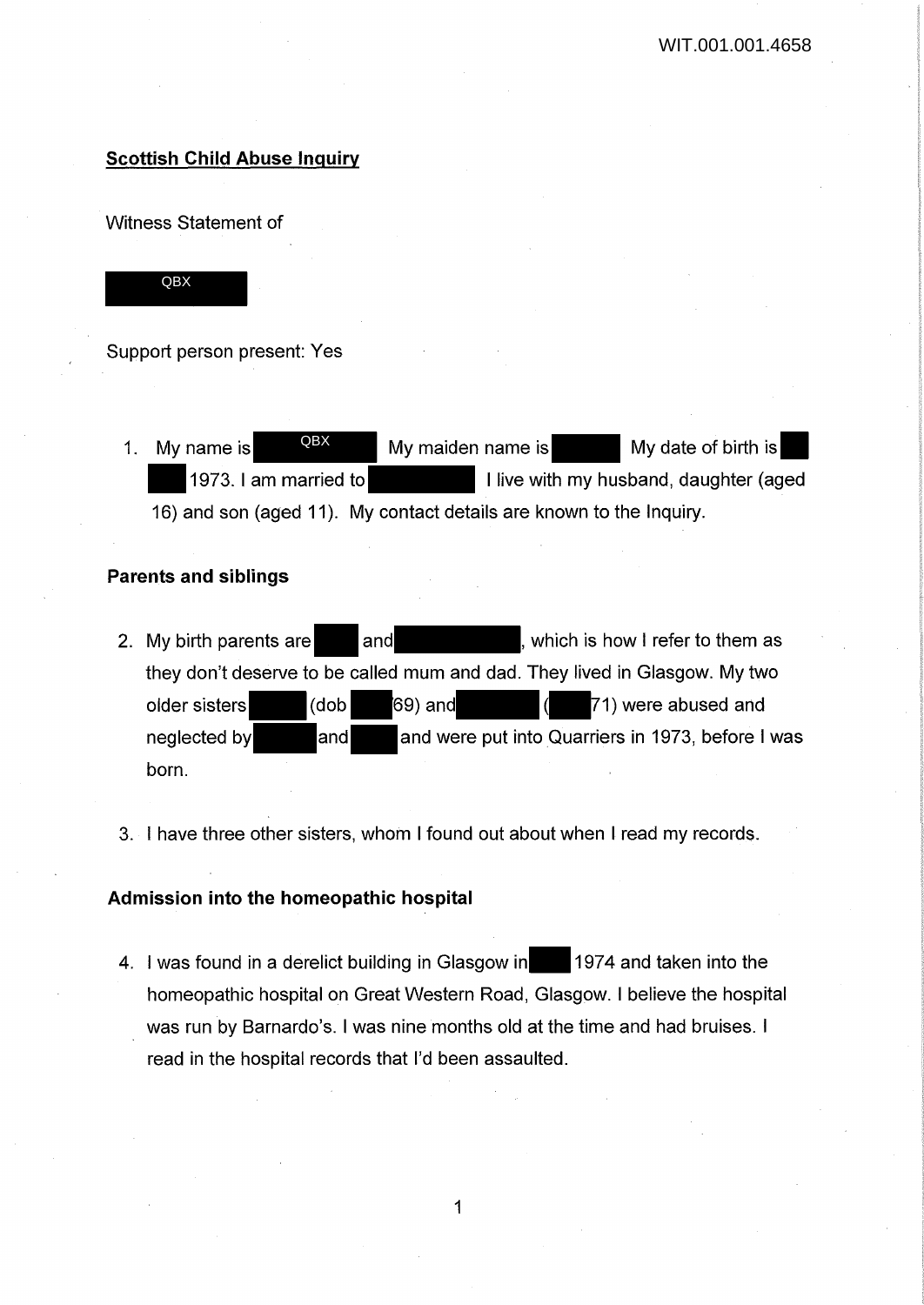- 5. My GP records also show that I had bruises on me when I was only three months old so I don't understand why social services didn't remove me when I was born.
- 6. The only memory I have of the hospital is of me screaming and holding on to the bars of an old fashioned cot, which was like a prison cell, and nobody coming to get me. I can't explain why that memory has stuck in my head. I've wondered if it was a dream but I think about it all the time and I know it's actually a memory, not a dream. I also remember there was a Nurse Woods, who I know was good, but I don't remember anything else about her or my time there.
- 7. I stayed in the hospital for nearly three years.

## **Admission into Quarriers**

- 8. I went into Quarriers when I was three years of age. I think I was put there because my two sisters were there. I know from my hospital records that the hospital wrote to social services saying that I should be placed with my sisters in Quarriers. The first letter was written six weeks after I was admitted. It was written by an Inspector Harrison – I think he was either the head of the hospital or Barnardo's. The records show that the hospital made phone calls and wrote letters to try to get me put into Quarriers with my sisters, but nothing happened for nearly three years.
- 9. I don't know why social work took so long to move me to Quarriers. They basically abandoned me and left me in a hospital for three years. I get really angry about that and also the fact that I was left with  $\Box$  and  $\Box$  for the first few months of my life. Social services knew was pregnant and that I existed. They had good reason to take my sisters from and and yet I was left with these people who had abused, neglected and beat up children.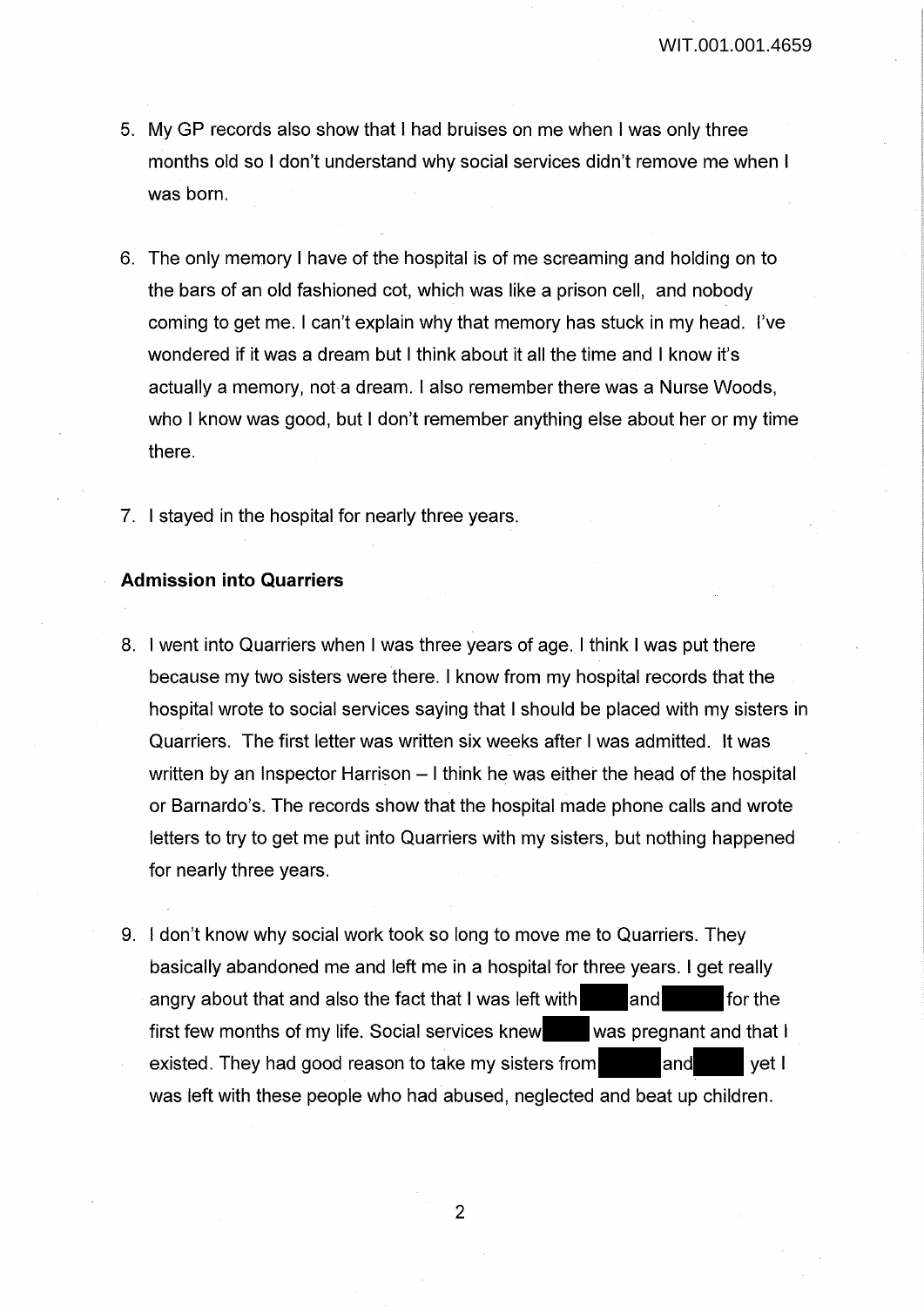## **Life in Quarriers**

- 10. I think there were around twelve or thirteen children, boys and girls, in the house when I went in. My sisters and and were in the same house, but I didn't know they were my actual sisters until I was about ten or eleven. The house I lived in was number 33. The foster parents were I believe that my sisters and I were legally fostered by them but I'm not certain about that. QAH/SPO
- 11. Mrs **QAH** was very young when she started in the job and didn't have any experience of working with children. She worked in the old mill in Paisley before she came to Quarriers.
- 12. Being in care was horrible. It made me feel that no one wanted me and all I wanted was a mum, dad and family.
- 13. I called Mrs **QAH** mum until a few years ago. I was told to call her mum. There were other staff who looked after us when **QAH/SPO** had days off. The staff I remember are Moira Gilchrist, Margaret McMahon and Eleanor Mccourt. There was also a cleaner called Mary Lyle. I remember their cooking was awful, but otherwise they were fine. In fact, I think they pitied me and my sisters more than they did the rest of them.
- 14. Dr Minto was the person in charge of Quarriers. I think he knew everything that went on there. He and Joe Mortimer would often visit our house and were very pally with Mrs QAH
- 15. For a long time, I believed that two of the girls in the house called and were my older sisters and all the others were my foster sisters and brothers. That's what I was told and, apart from sharing a room with my actual sisters and I was kept away from them. I think it was because they had learning difficulties. I didn't have any kind of relationship with my sister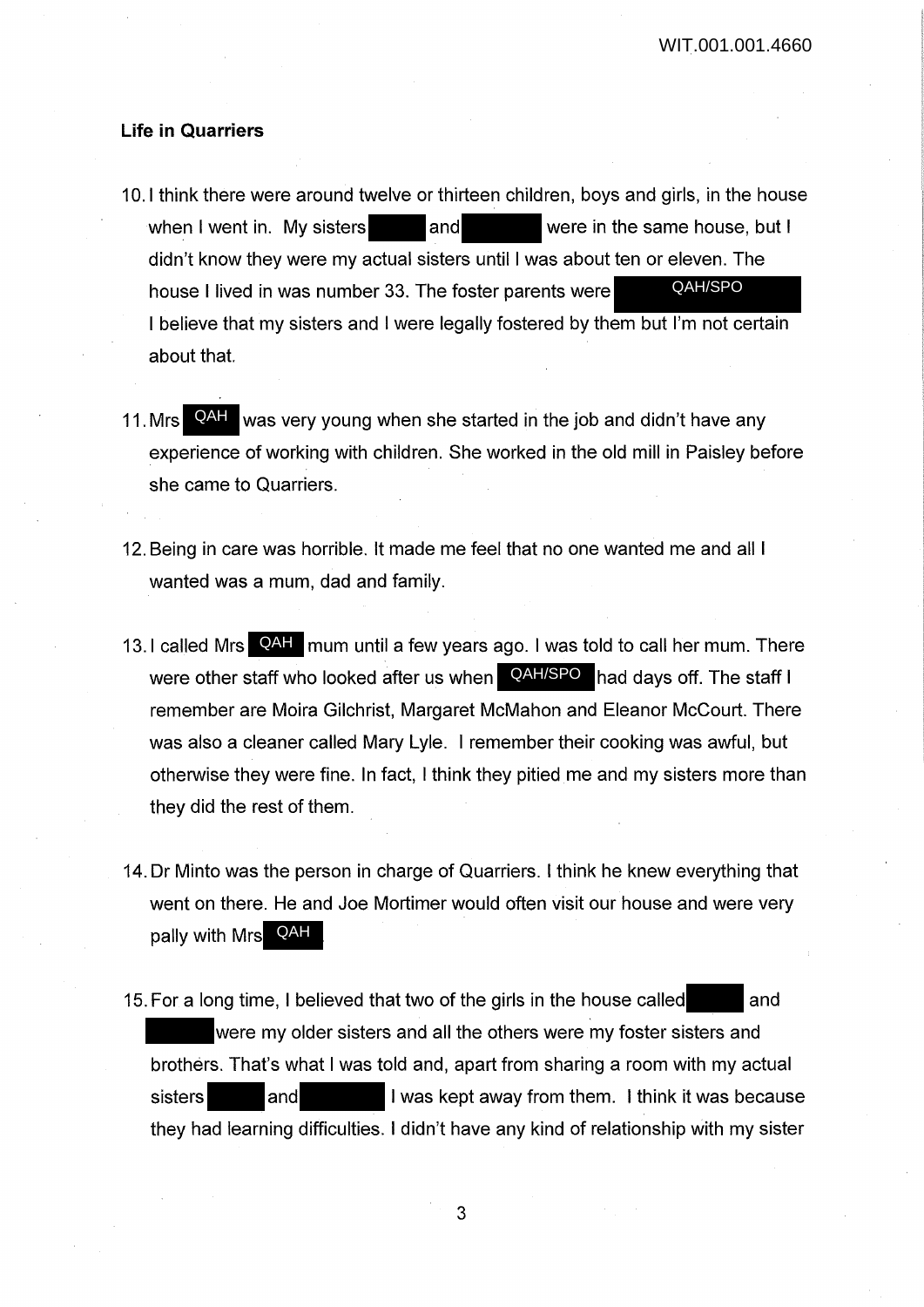when I was there because I wasn't really allowed to. The other children all knew who they were related to.

16.1 eventually found out and were my sisters when social services gave me my birth certificate to show I was related to them. Even after that, Mrs **QAH** used to say "But they're not really your sisters because you're different".

## Routine

- 17. My time in Quarriers was very regimental. We were forced to go to church or do stuff connected to the church. On a Sunday you went to church, then to the Crusaders youth group, back again to church after dinner and then to the Youth Fellowship at night. During the week, you had to go bible study groups, girls' brigade or girl guides and the church youth club. That's why I don't go to church now.
- 18. The food was terrible. Sunday was the Lord's day so you got a boiled egg and toast for breakfast. Every other day you got horrible porridge. There were seven meals served up. For example, on a Monday you got mince, on Tuesday it was boiled fish in milk and butter, on Wednesday it was stew, etc. You got the same meals every week. A typical pudding was lumpy semolina. You also got a plain biscuit and a drink of milk before you went to bed. If you didn't eat your food, you got into trouble and didn't get anything else. You had to be a certain age before you got a cup of tea. These were Mrs **QAH** 's rules.
- 19. On a Friday or Saturday night we got fifty pence for the ice cream van.
- 20. You had to say grace in the morning before breakfast and pray every time you sat down at the table. If you didn't pray or talked during prayers, you got sent away from the table and told not to disrespect the Lord. You also got cuffed on the ear if you said "For God's sake" or "Oh my God".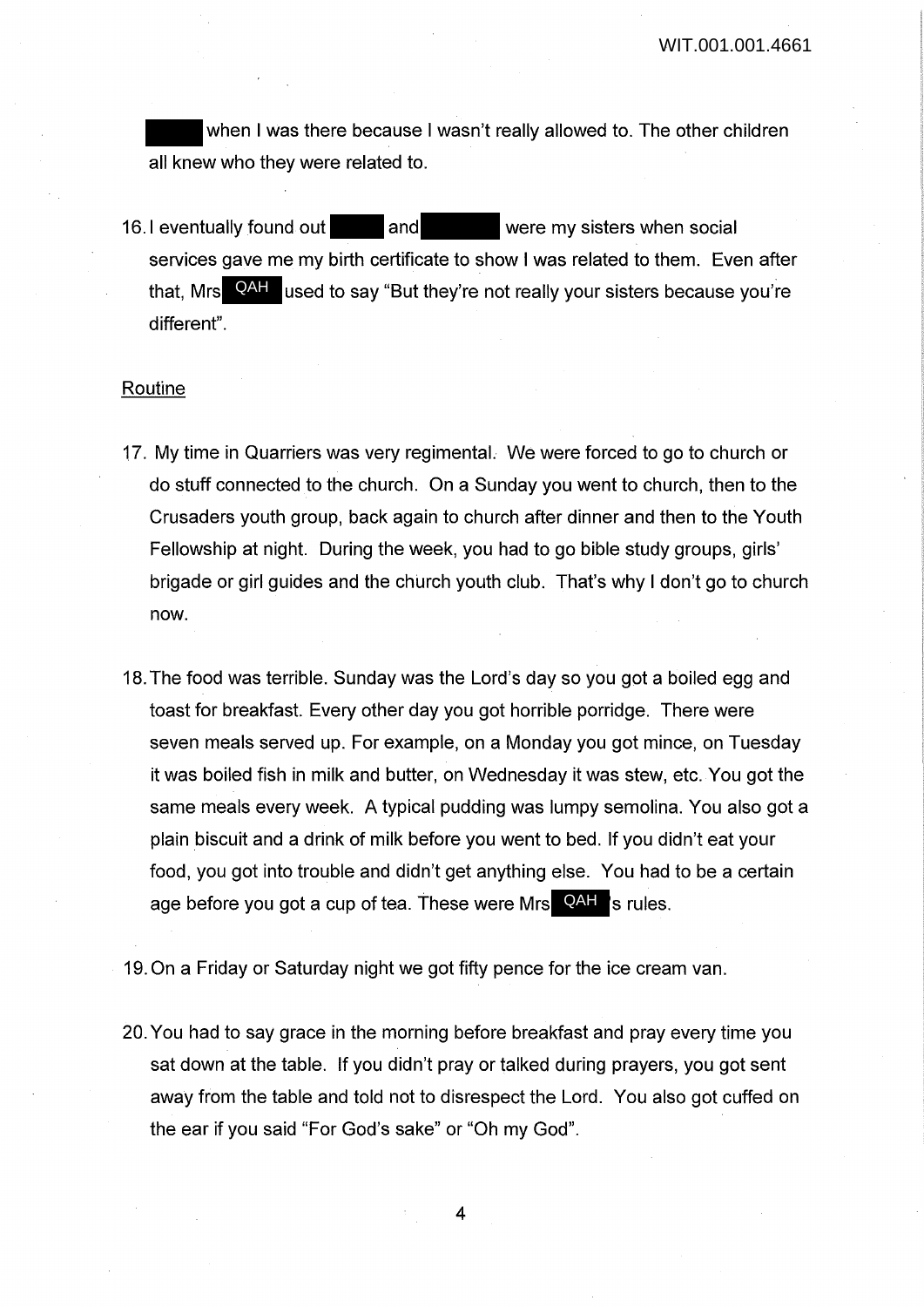- 21 . My sisters and I were always the black sheep in the house and were treated differently from the others. I don't know why that was. It might have been because my birth mother was brought up in Quarriers and wasn't highly thought of. I think she caused a lot of trouble growing up and then turned out to be an alcoholic and abuser. I don't know if we were treated differently just because of or because we were abused and damaged children. Perhaps the other children came from more respectable backgrounds. I just don't know.
- 22. Other children were allowed to do a lot more things than us. They were allowed to go out with their pals and have pals over, but we weren't. They got to go abroad with the school but we didn't, even although social services would have paid for some of it. Sometimes the chance would come up for someone to have their own room but it was never offered to us. We had to share a room because we were sisters. We were sisters when it suited them.
- 23. Mrs QAH showed favouritism towards my foster sisters **and** and She didn't allow me or to be bridesmaids or go to my sister wedding. We were still at Quarriers at the time. She had a say because she paid for the wedding. Was the bridesmaid and and and went to it.
- 24.1 wasn't allowed to get my ears pierced or have stylish clothing or hairstyles. My sisters and I were dressed in horrible clothes. When I was fifteen and sixteen my weekends consisted of singing in a choir, which I was forced to do. Others in the house got to wear fashionable clothing, have their hair cut stylishly and got the latest gadgets. I remember being so excited about getting a spiral perm when I was thirteen and I told everyone in school about it. I ended up with a hairdo like an old woman in Coronation Street, as Mrs QAH wouldn't allow me to have it done. was allowed to get it though. I remember bursting out crying when I saw my hair. Maybe Mrs **QAH** got more money for looking after the others than she did for us.

#### **Birthdays**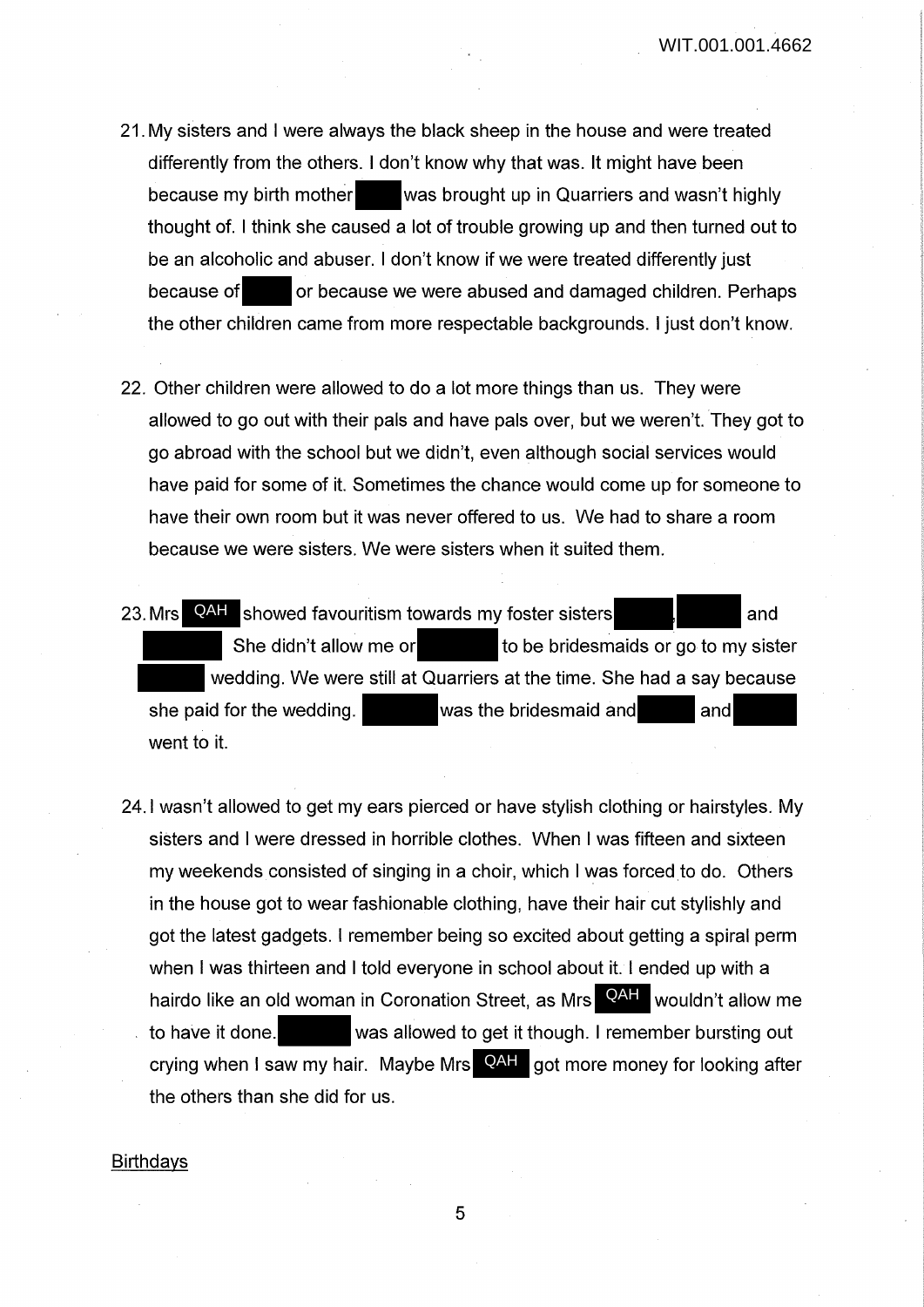25.1 don't remember anything special being done for my birthday  $- 13^{th}$ ,  $16^{th}$ ,  $18^{th}$  -' there was nothing. Other children were treated better on their birthdays.

## Physical and emotional abuse by Mrs QAH

- 26. Mrs QAH was quite an abusive and aggressive person. I was frightened of her. It's only when you grow up, you realise that the way she handled situations was not normal. I did realise she wasn't a nice person when I was younger but I didn't have anyone else.
- 27. If you didn't do what Mrs QAH wanted, you got sent to your bed. The lights were put out and no one was allowed to come to speak to you. You never got any warning. There was no counting to three as you do with your own children; it was just straight to bed. Other routine punishments were clips round the ear, wee nips, elbows to your body and wee slaps.
- 28. She used to smack me on the back of the head with the hairbrush if I said "Ouch" when she was brushing out a knot. She would say "I'll give you something to cry about" and hit me. She was famous for that. She did that to my sisters as well.
- 29. She hit me one time outside the C & A shop in Glasgow because I didn't want the skirt she was getting me. It was a big horrible old fashioned thing. When she got me outside she took my pants down and smacked me on the bum because I'd made a scene in the shop. I was thirteen years old at the time. I think I reported it to social services but it's not in my records.
- 30. She smacked me hard across the face when I was fourteen for being cheeky. I reported that to social work, but nothing happened.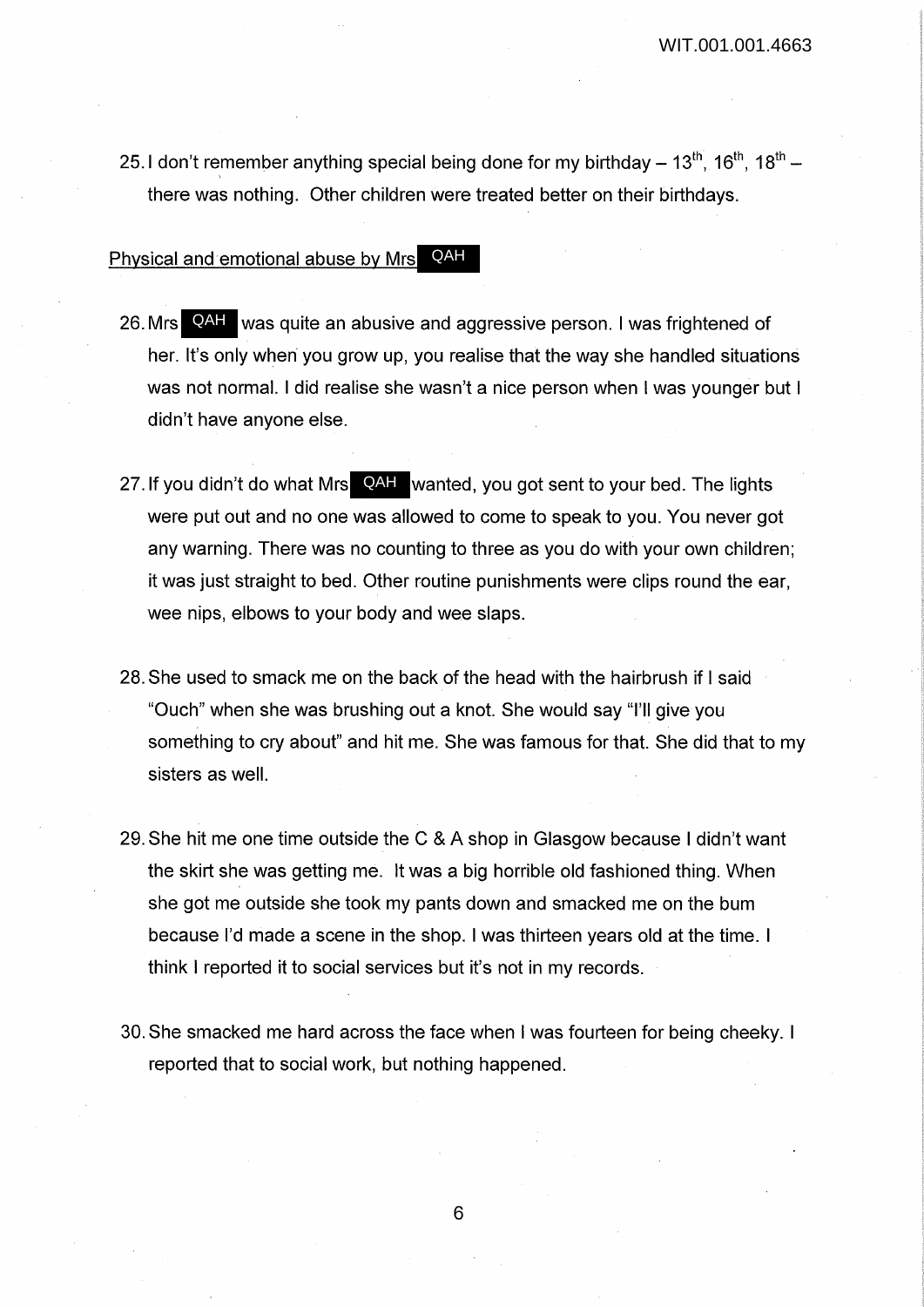- 31.1 remember running away four times to get away from her. I hid in the graveyard. I was gone for about two or three hours each time. There's nothing in my social work records about that.
- 32. Before I knew about and what she was like, I used to ask about her and say things like "I wonder if she's thinking about me today on my birthday". I used to wonder if I'd get a card or something from her, but I was never allowed to speak about her.
- personally from her time at Quarriers, she knew of her. She always used to say to me "You're going to turn out just like You'll never be any better than her, you're a 'no-user'". A lot of other people in Quarriers said that to me too. When people say these things you start to believe them. She also used to say to me "No wonder your mother and father never wanted you." A lot of the things she said were really hurtful. 33. Although Mrs QAH didn't know
- 34. Mrs QAH thought of me as a trouble-maker. It says in my records that I was a problem child. That came from her, not social services. It's in the records that I had to be told repeatedly what to do and that I was unpopular with the older children in the village because I meddled in everyone's business. I was only nine at the time. It's seems from my school records that I was great there though.
- 35. Mrs **QAH** had her own set ways and you had to abide by her rules. I lived in a place where I was in fear. I couldn't talk to her about things. When I was fifteen or sixteen all I wanted was a father figure so I started seeing an older guy. I now know it wasn't the right thing to do but I just wanted someone to talk to and love me. In her eyes that was me going off the rails, but I was never a bad child. I never took drugs, got drunk or got in trouble with the police. I just went out with someone who was older.
- 36. My records show that Mrs **QAH** considered me a problem because I was staying out late when I was seventeen years old.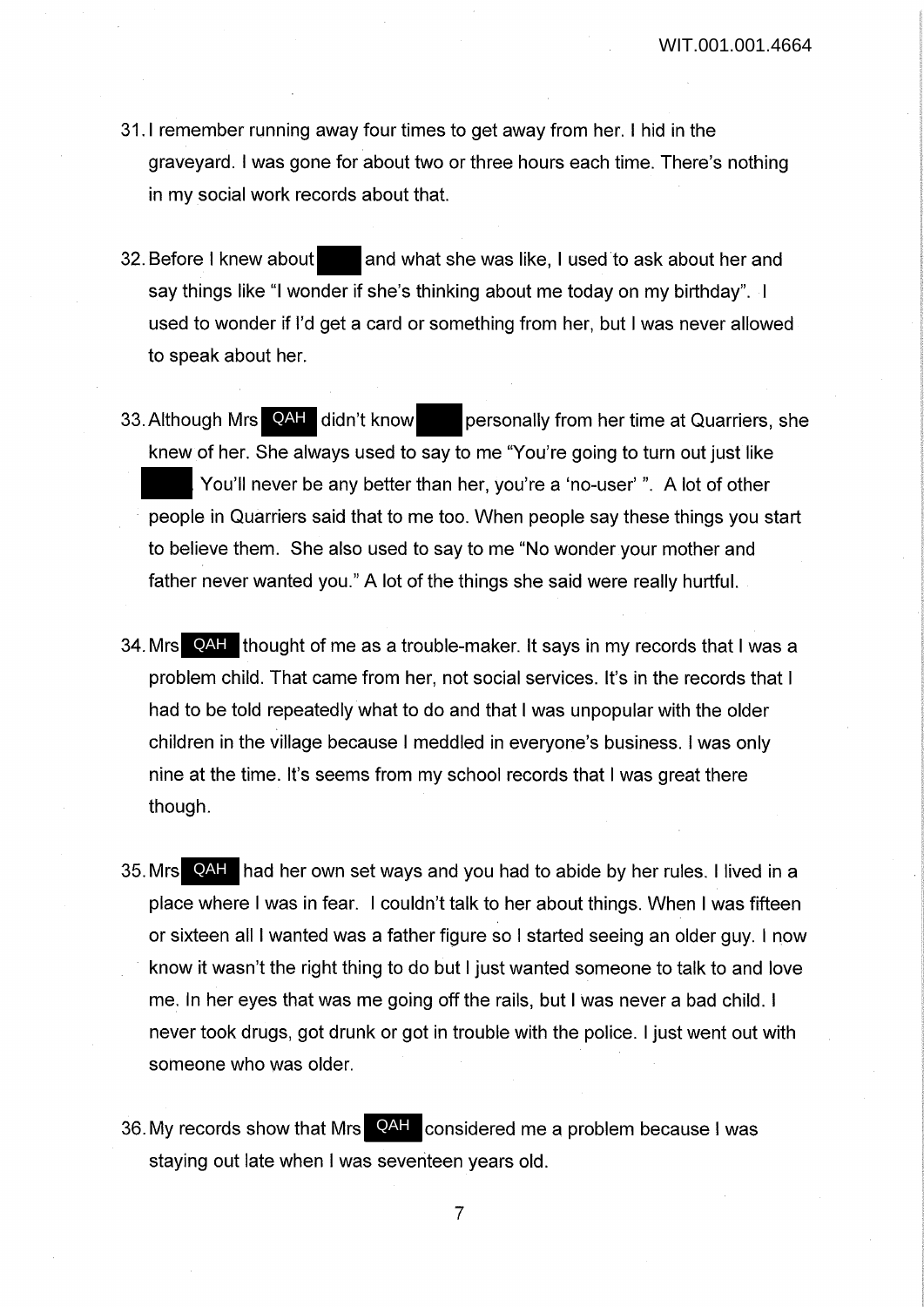37. Mr my dad, had a job in in Glasgow so he wasn't around a lot. I was very close to him. I was allowed to go to the football with my dad when I was older. I liked football and it was like a treat for me. That caused huge arguments between him and Mrs **QAH**.

#### Other staff

38. John Porteous was around when I was there. I was scared of that guy. I had a feeling about him and didn't go near him. He used to wait for us when we came off the school bus and would walk up and down with his hands behind his back inspecting us. His eyes would always go down to your chest. As soon as I was old enough, I knew he was undressing you with his eyes. When I was only about eleven, I used to say that he gave me the creeps and was told to be quiet. I was frightened of  $QBT$  and Bill Dunbar too. In my opinion, they were just like John Porteous. Even when John Porteous went to jail, I said to Mrs QAH that I had told her he was a creep and she still denied he had done anything wrong. Everything was always kept under wraps. QBT<br>

#### School

- 39.1 went to East Fulton primary school and then Port Glasgow High. My sister went to Linwood High. I was sent to the same school as
- 40. I tried to tell Mrs **QAH** for a long time that I was being bullied at school but she never believed me and used to say I was talking rubbish. I was bullied because of how I dressed and wasn't allowed to do things after school. I had to give the bullies my dinner money and do their punishment exercises. I used to skip off school because of it.
- 41. In third year a girl punched me when I was standing at the bus stop and I battered her. I had to learn to stick up for myself. I tried to explain to Mrs**CAH** that this was one of the people who had been bullying me for three years and she said "I don't care, you're such an embarrassment." She was more interested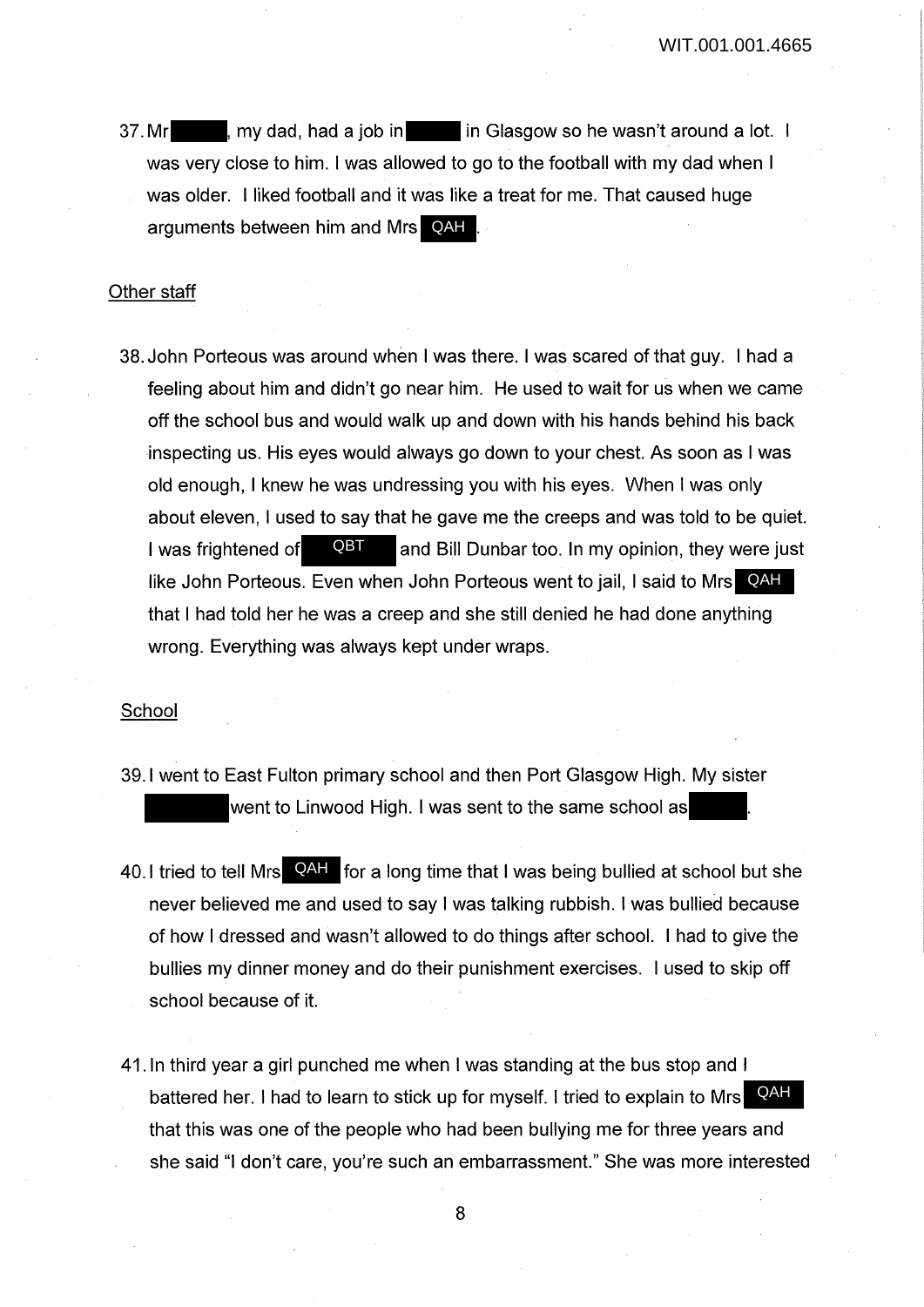in herself than me. I got put to bed and wasn't allowed out, which didn't really bother me as it meant I got out of doing church stuff for a week.

42.1 remember sneaking a pair of Bermuda shorts into my bag to wear to school on a roasting hot day. Everyone in my year was wearing them at the time and I had to wear a skirt which came down to my ankles. I thought I would be the bee's knees that day and no one would bully me because I would be wearing the same as everybody else. Mrs **QAH** knew what I had done and rather than coming to me, she went to the headmaster and I was called out of class to his office. There she was sitting in his office with my school skirt, which she made me put on. When I got home that day, she went on about me being an embarrassment to her and how I was going to end up just like my mother.

#### Contact with family

- 43. One good thing Mrs QAH did was keep us away from whenever he came down. I remember him coming down one time with a baby. She was possibly protecting us from him.
- 44. I never had any contact with when I was at Quarriers. I know that was wanting to fight with Mrs  $\blacksquare$  alot because she didn't agree with how we were being brought up. I have to thank her for that as, although Mrs**CAH** dragged us up, wasn't a nice person and who knows what my life would've been like if I had been brought up by her
- 45.1 have memories of people coming down to visit us and I didn't want to see or go with them as I didn't know who they were. And, I couldn't understand why I was expected to see these people along with and and as far as I was concerned they were not my sisters.
- 46.1 remember one time came down to visit. It was a Saturday afternoon and I was about eight or nine. I was supposed to go out with her, and the social worker but I didn't want to go. I think they went out a couple of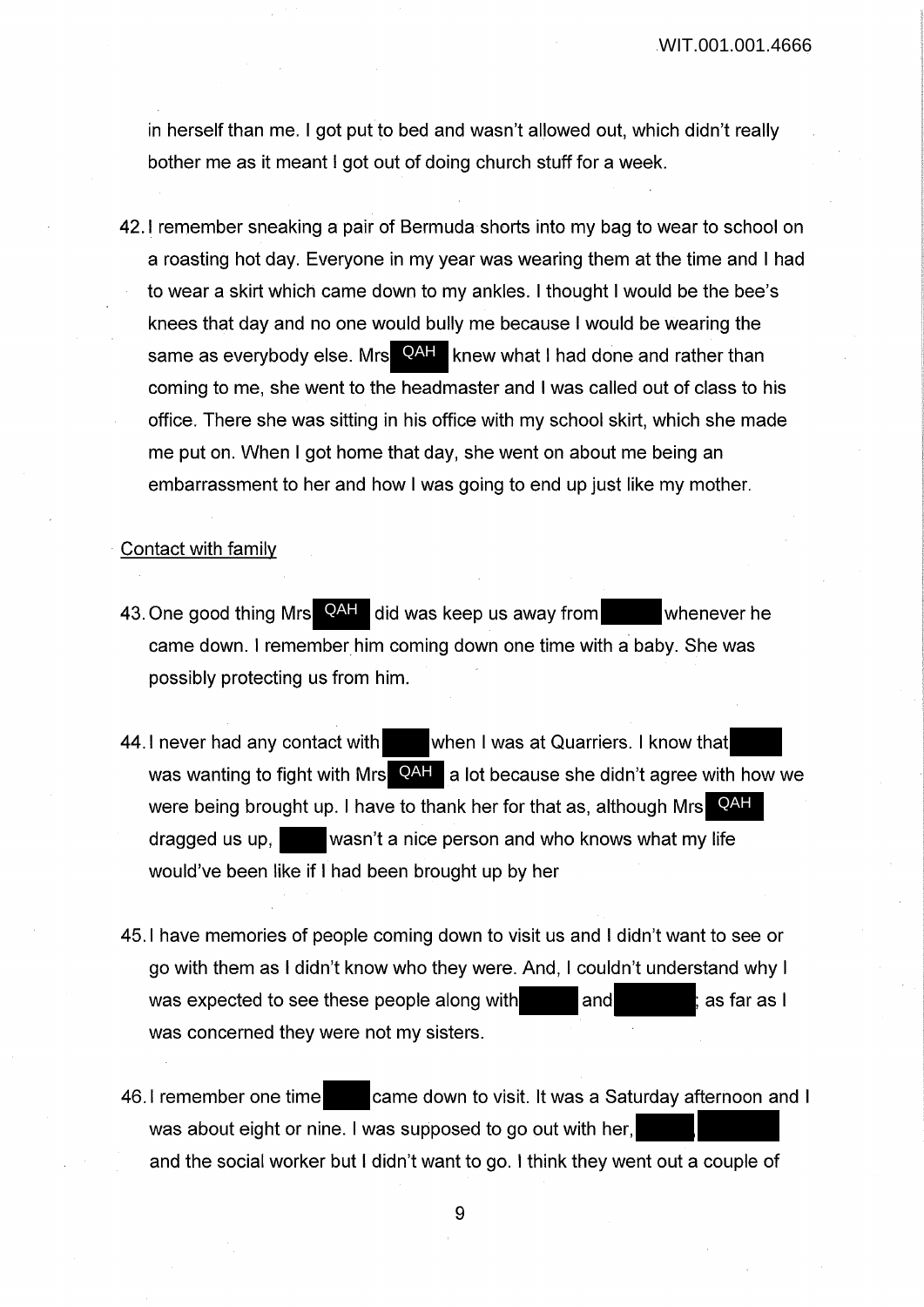times. I hid behind the couch because I didn't know who she was and wanted to stay with my sisters and I remember Mrs QAH wouldn't speak to and for a while because they had gone with

47. There was another time when I refused to go with them and the social worker handed me a big bag of sweets when they came back. I didn't know that had bought them. I was just so excited to get sweets.

48. Even after I found out who was, I still didn't want to see her.

#### Contact with social services

- 49. We didn't see a social worker very often and weren't really allowed to see them on our own. It's in the records that social services had to give Mrs. QAH an assurance that we wouldn't be fostered before she would allow the social worker to see us. It also says that she seems to have made us very uptight about leaving Quarriers and we were always heavily chaperoned by her.
- 50.1 think Quarriers hid a lot of things from social services. I remember being told · that the social worker was coming and that I had to be on my best behaviour and keep my mouth shut. When social workers visited, Mrs QAH would make out that we had been doing things we weren't actually allowed to do, like going out with pals. I remember being about ten and thinking to myself "I didn't do that". They would take her word over mine if I said something different from her; they would just blatantly ignore me.
- 51. The records show that social work meetings with us were cancelled. A social worker named Sheila Gordon is mentioned in them, but the only one I remember is Robert Winters. I was lucky if I met social workers any more than about a dozen times from when I went into Quarriers until I was about fourteen.
- 52. Robert Winters sticks in my head. He was the Lord Provost of Glasgow at one point. He took me and my sisters up to Glasgow to see where we came from.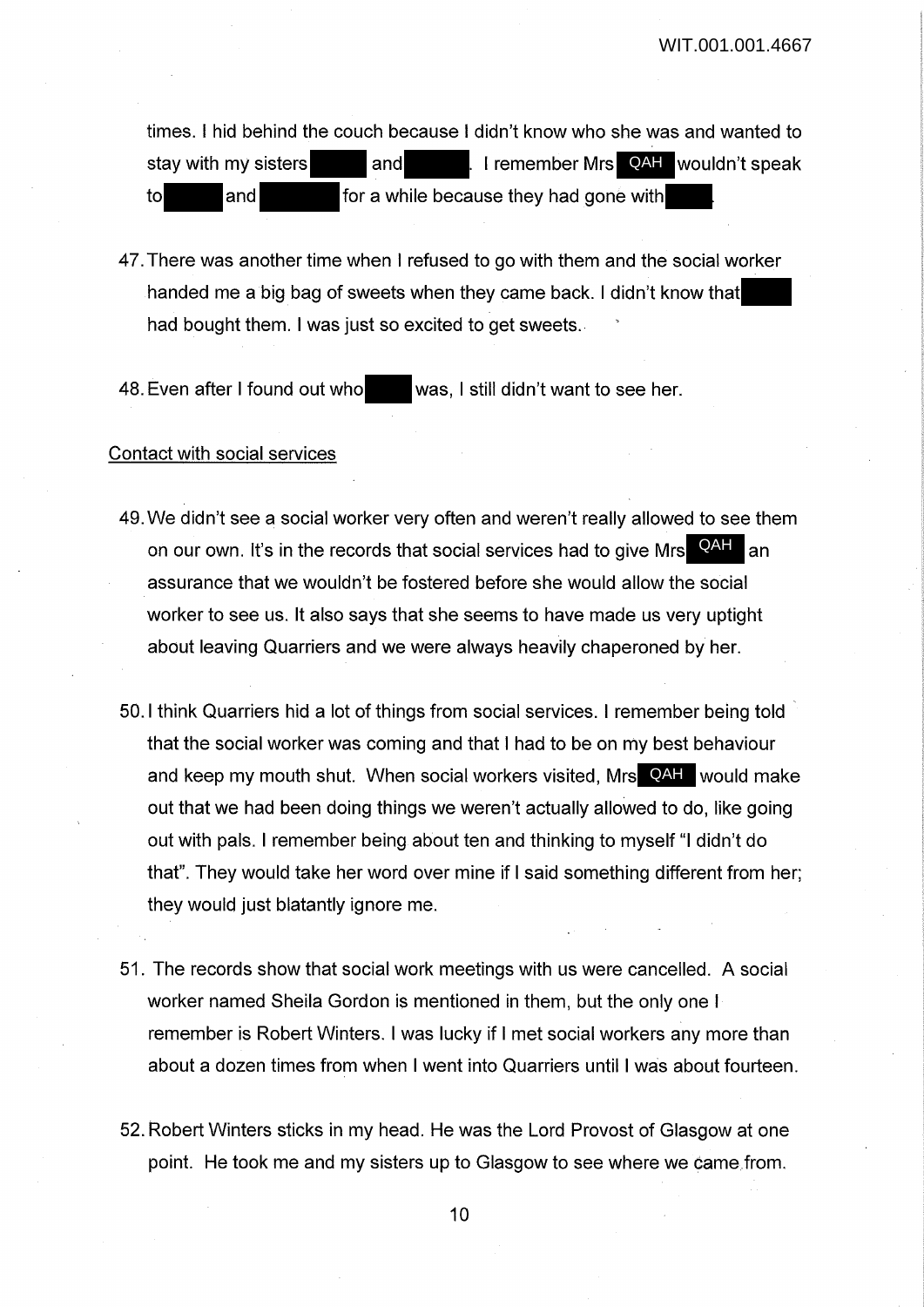Imagine taking children to a place where one of them was found battered in a derelict building and the other two were abused. It bewilders me as to what they were thinking.

- 53.I remember reporting to social services that Mrs **QAH** smacked me across the face when I was fourteen. Other people had already made reports about her. It's in my records. I don't remember who I spoke to. They spoke to her but nothing happened. I believe some of the younger generation after me reported her too and nothing was done then either. Mrs **QAH** is very manipulative and could convince people that others were liars. People thought she was a good Christian woman. Also, I had been made out to be a problem child who caused trouble so that's how she could get round it. But why was I a problem child? Did anyone ever think about that? Mrs **QAH** would make me out to be bad so she could look good.
- 54. In my experience a lot of people are not what they make out to be to the authorities. If you're getting a big weekly pay cheque, you're going to keep the authorities sweet.
- 55.1 had a befriender at one point and think that got stopped because they wanted to foster me. It says in my records that Mrs **QAH** didn't consider us "candidates" for anyone else. I don't know why.
- 56. My records show that I reported Mrs **QAH** again to social services in 1990. I was seventeen. I phoned and told them that she'd hit me and been saying hurtful things to me about **I don't remember anything being done about it.**
- 57.As far as I know Quarriers was the only place for children to go all those years ago. There would have been nowhere else for them to go if they'd been removed from there.

## Sisters' experiences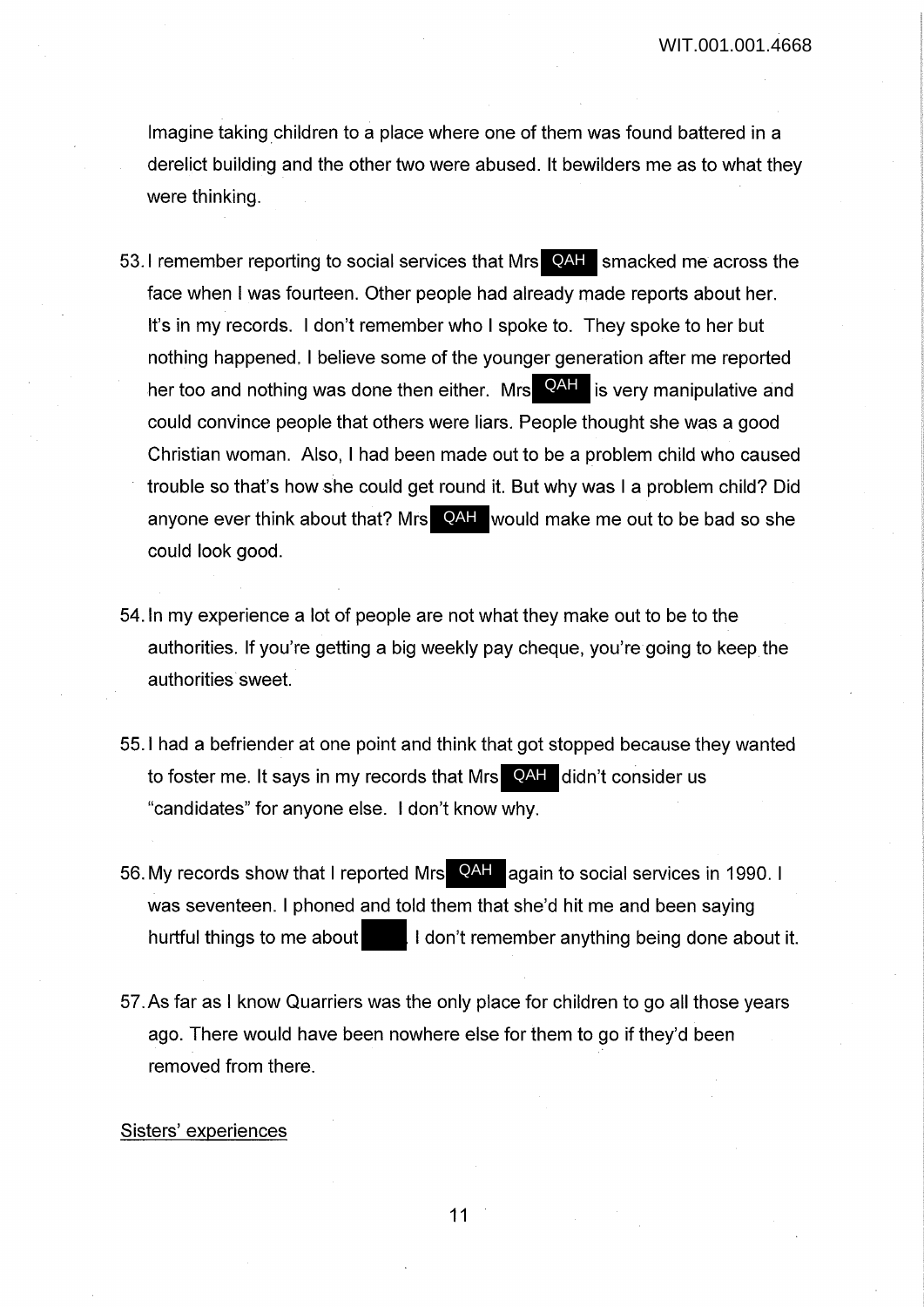- 58 and weren't treated right in Quarriers because they had learning difficulties. Mrs **QAH** played on that and allowed them to do hardly anything.
- 59.1 had to stick up for them after I found out they were my sisters. When I was older, I was always getting into fights with other children in the house because they were picking on them, which Mrs **QAH** allowed them to do.
- 60.1 saw something written in the records about what Mrs  $\overline{QAH}$  did to and it came back to me. I actually remember it happening. **had been seen at** a bus stop speaking to three boys and Mrs **QAH** took her to the doctor to make sure she hadn't had sex. As far as I know the doctor did what Mrs**CAH** asked him to do. QAH

## **Life after Quarriers**

- 61.1 left school in  $4<sup>th</sup>$  year and worked as a secretary and then in a nursing home. I left Quarriers when I was seventeen. I felt that I had to get away and live my own life. I stayed with someone in Renfrew for a while.
- 62. Although Mrs **QAH** has done a lot of bad, I've got to say she did some good in a way too as I didn't take drugs and never got into trouble with the police.
- 63. I still had contact with Mrs QAH until a few years ago, but was still treated differently from my foster sisters. She paid for my foster sisters' weddings, but not mine and didn't come to mine. I was the only one whose driving lessons she didn't pay for. She didn't support me through with my daughter and I had to give birth to my son on my own. I still called her mum then. She made a fuss of my foster sisters' kids but didn't bother much with mine. She bought prams and cots for my foster sisters' children, but not mine. She looked after and  $\blacksquare$  's kids to let them go to work, whereas I had to put my daughter into a private nursery. It was cruel treatment.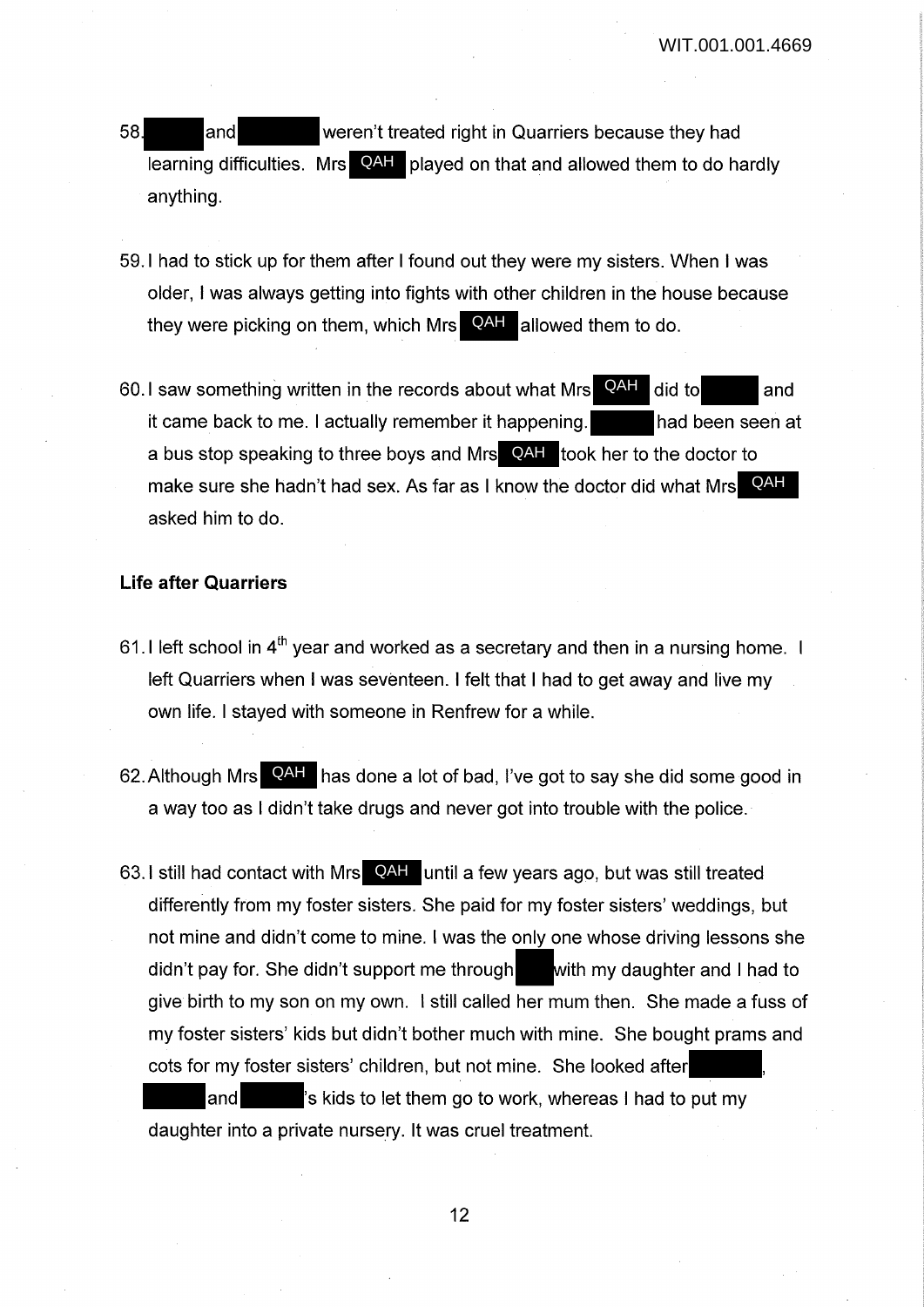- 64.1 got behind in my rent a number of years ago and went to her for help because I was frightened I'd have to go into a homeless unit with my kids. Her response to me then was "Your kids will just need to go into care then won't they dear".
- 65.I was very close to my dad. I love the bones of that man, but Mrs**C**AH manipulates him as well and told me years ago that I'm not allowed to talk to him.
- 66.1 tried to be a foster carer and passed all the stages in the process until I made my views clear about allowing children contact with abusive parents. I don't want any child to go through what I did and don't think children should see abusive parents. I was told that I can't foster because of my views.

### **Impact of experiences**

- 67.1 feel worthless now. I keep thinking nobody wanted me, which is true because obviously they didn't. Mrs **QAH** was being paid a fortune to look after me and didn't really want me; and the other person didn't want me at all.
- 68. Even now, people I grew up with say to me that I was the black sheep. I met a woman in a supermarket called Sheleft Quarriers when I was about seven or eight. The first thing she said to me was "There's the wee black sheep." I've also kept a Facebook message from someone I got in touch with a few years ago. He said in his message "The <sup>family name</sup> were always the black sheep."
- 69. Sometimes I feel that I'd rather not be here and wish I had been aborted. I've read things in my records that Mrs **QAH** said about me and it really hurts to find out what she thought of me. Everything in my records makes me feel that I should have been aborted.
- 70. I don't celebrate my birthday, that's a horrible time for me.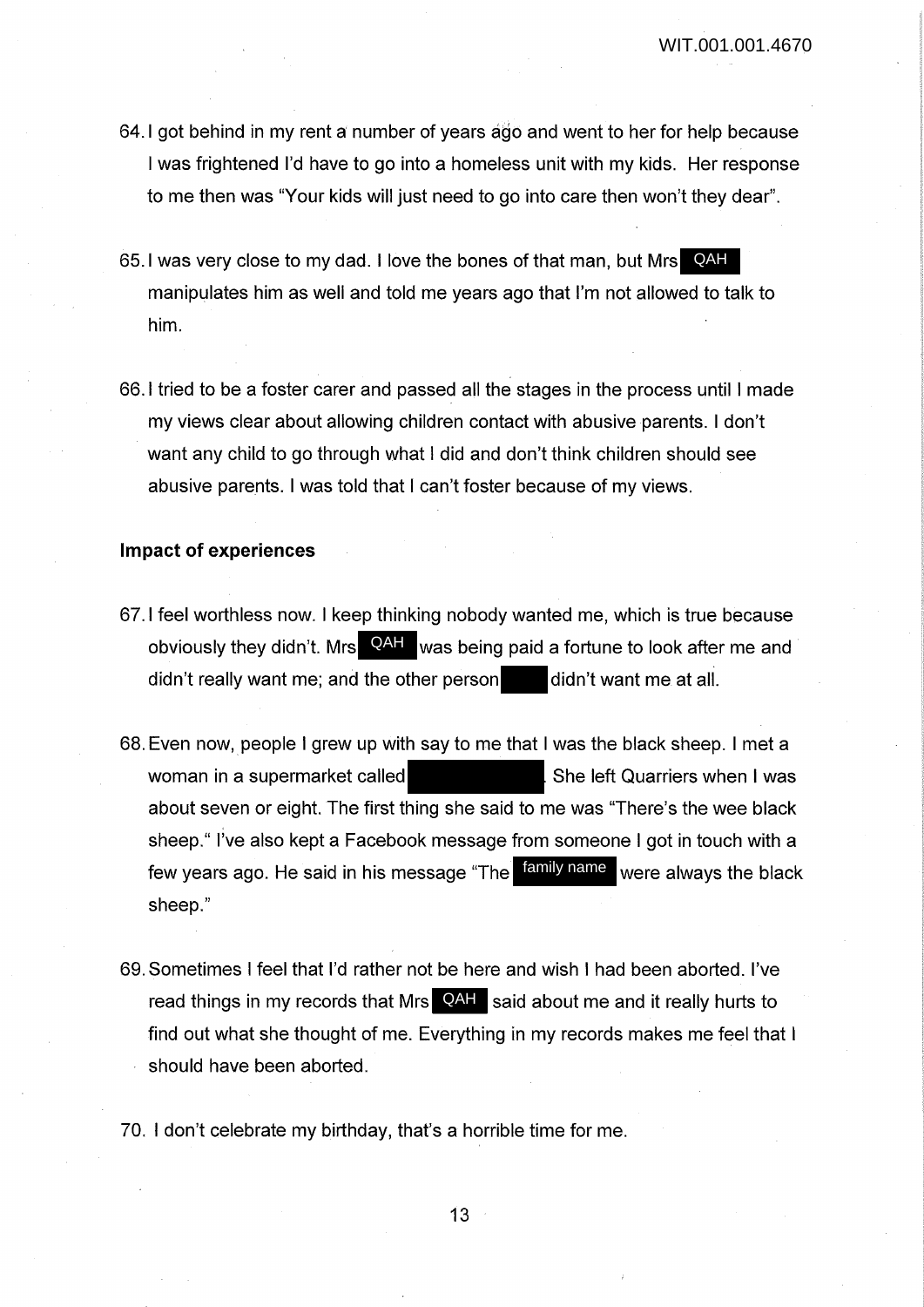- 71. I'm not close to my sisters. For years I was kept away from them and I believed that and were my sisters. I only got in touch again with in May this year. I don't really have a relationship with my sister  $\blacksquare$  I think she's been brainwashed by Quarriers and is still being manipulated by Mrs died I got my two sisters' agreement to give away all the money he left so that abused children could benefit from it. Mrs QAH told I was a liar and had spent it on myself, and told her to stop speaking to me. My foster sisters are not allowed to speak to me either. QAH When
- 72.1 was ready for a nervous breakdown a few months ago because of it. I wasn't eating or sleeping and was crying all the time. I was cracking up. I thought to in myself "She's still doing it to me to this day". It was eating away at me so I wrote Mrs **QAH** a letter and told her how I felt. I said she was a hypocrite and that she'd ruined my life. This has had a big impact on my daughter as well as she sees what Mrs<sup>1</sup> QAH and my foster sisters are doing to me.
- 73.1 don't trust anyone. I don't even know if I trust myself at times. When I first had my kids it was difficult for me to show them love because I'd never had it.
- 74. I'm an overprotective parent. I only let and my ex-husband look after my children. When they were young, I didn't allow anyone to change their nappies or bath them. It was the same when  $\mathsf{I}$  met  $\blacksquare$  - he wasn't allowed to bath my daughter or see her naked. I need to know where my children are and who they're with all the time. I'm constantly on the phone making sure they're alright. I know I've got to let them lead their lives but it's very difficult because I don't trust anyone. I'll probably be the same throughout their lives.
- 75.1 kick-off at the slightest wee thing. I've got a lot of anger in me. I feel a lot of anger towards the social work department and Quarriers. I'm frustrated. I fly off the handle with my husband and take out my frustrations on him. I feel that I . should've been given a better life with more opportunities than what I got and it tortures me mentally.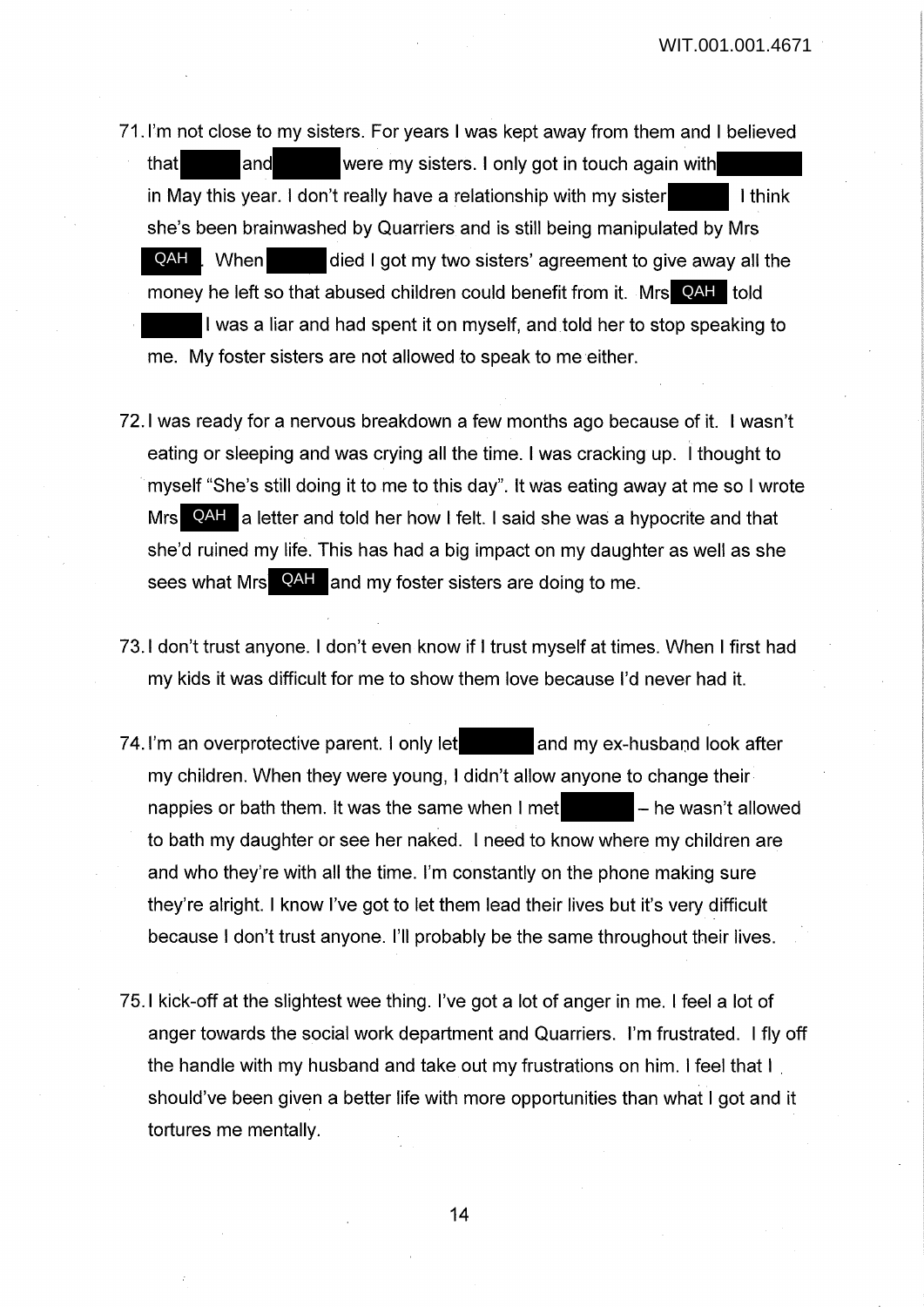- 76.1 can be fine one minute and then I just burst out crying for no reason. I can see something on the television and it sets me off.
- 77. I wouldn't be alive if it wasn't for my kids. I wouldn't do that to my kids. I don't want them to have the life I had. I give them lots of material things as I want to give them what I never had. This causes arguments with my husband as he thinks it's too much. He doesn't understand this need in me to give my kids everything as he got things when he was growing up.
- 78. My time in care was just awful. I was mentally and emotionally abused and I don't think it's ever going to leave my head; it's always going to be stuck there.
- 79. I've seen psychologists in the past. When I was younger I was in a really bad way and tried to kill myself a few times because I had nobody when I left Quarriers. I was attending mental health hospital as an outpatient but they just spoke to me and I felt more depressed when I left.
- 80.1 was on anti-depressants for years but stopped taking them about a year ago. I don't want my kids to see me having to take pills every day. I remember when my son was only five he asked me whether I had taken my pills that day; I don't want my children to be asking me that.

### **Records**

- 81. I have obtained my medical, social work and Barnardo's homeopathic hospital records. They don't amount to much. There's not enough information about my time in hospital. I had been trying to get the hospital records since I was sixteen and only managed to get them in May this year. I was happy to get them but I was expecting much more; they've not given me any peace of mind.
- 82. My medical records show that Mrs QAH missed some hospital appointments for me. I didn't know that until I read it in the records. I should have got an operation on my eye but it wasn't done when it was supposed to be done.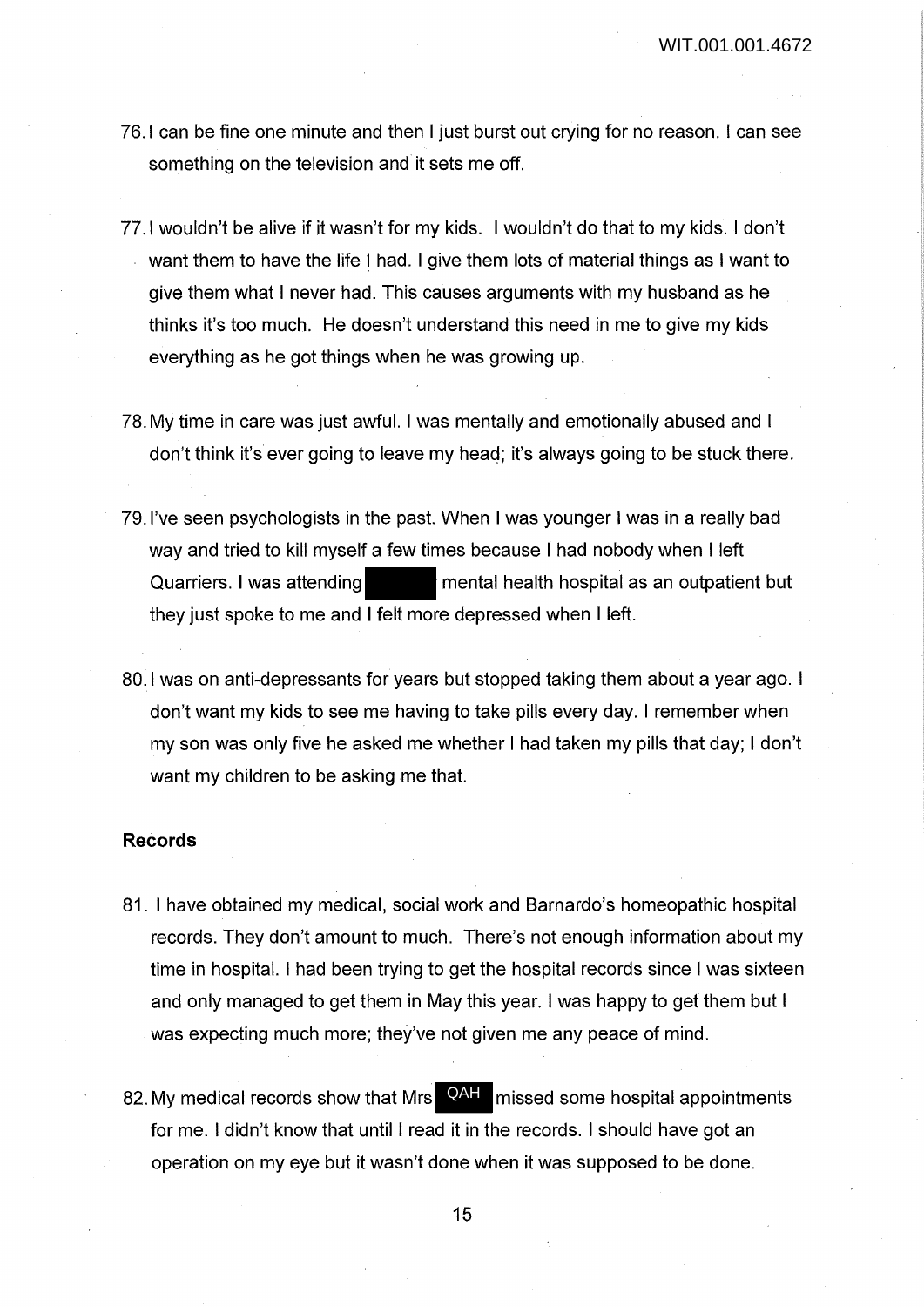83. The social work records show that in 1982 they didn't think we were in the right place. They had reservations about Mrs <sup>QAH</sup> being able to look after us. Concerns about the placement are also noted in 1986. It's noted that my sisters and I were totally "institutionalised" and that "previous attempts to alter/discourage this had failed". The note goes on to say that and

were probably too old to deal with any change but I would maybe respond to it. That tells me that they knew what was going on. I don't understand why they had concerns about us but did nothing about it. This is why I'm saying I've got a big grievance with social work.

- 84. The records say that my sisters were backwards. They're not backwards; they've got learning difficulties and that's because they suffered abuse and malnutrition and the social workers didn't take them from my birth mother quick enough. I don't understand why they used that kind of language. Forty years is not that long ago.
- 85. It's written in the records that I was also backwards and would never be a highflyer. I always had it drummed into me that I was never going to make anything of my life, but there's nothing backwards about me: if anything I am too mouthy.
- 86. There are things written in the social work records that I don't understand. For example, they said we were second generation  $\frac{1}{n}$  at Quarriers and had been "nicely institutionalised by that august agency". family name
- 87. I tried to get someone from social work to explain what they meant by the words used and why words like "backwards" were used, but they weren't helpful. They basically told me that was then and this is now, and that half the social workers won't be alive now anyway. But, I think that they should be able to read and explain things as they are also social workers.
- 88.1 phoned up the social worker Robert Winters at one point as I thought he would remember me but I wasn't allowed to speak to him.